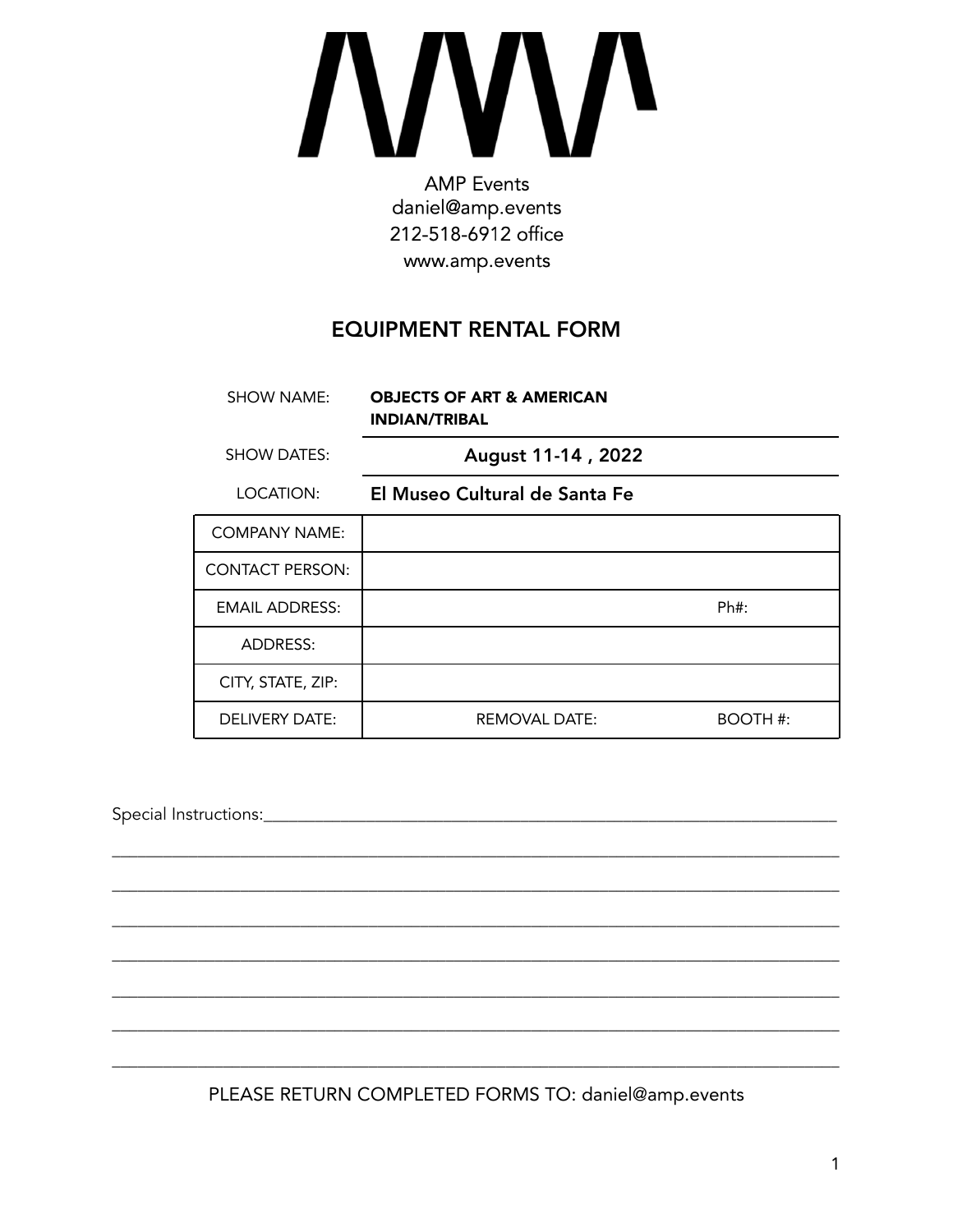# TERMS & CONDITIONS

#### STANDARD AND ONSITE PRICING

- Orders placed before July 22nd, 2022 will qualify for standard pricing
- Orders received on or after July 23rd, 2022 will be billed at onsite pricing
- All prices are in U.S. Dollars (\$).
- All rental items are subject to 8.44% sales tax

#### ORDER CONFIRMATION

- Exhibitors must email this form, to daniel@amp.events
- Purchase orders are not considered payment; advance payment via ACH or credit card is required.
- You will receive an INVOICE, via email from no-reply@invoiced.com. Click on "View Invoice" , then "Pay Invoice"to submit your payment. Your rental reservation is confirmed once your payment has been processed. No equipment will be reserved or held without advance payment

#### METHOD OF PAYMENT

- We accept ACH Payments for no fee. Mastercard, Visa, Discover, and American Express are also accepted for a 3% fee.
- We do not accept checks for payment any longer. Payments from your checking account can be processed using our secure online ACH payment method.

#### CANCELLATION POLICY

- Orders cancelled by the exhibitor more than 10 days prior to the delivery date will be charged 50% of the original price. 50% of the original invoice amount will be refunded to the customer.
- Orders cancelled by the exhibitor within 10 days of delivery date will be charged 100% of the original price. There will be no refunds for any order that is cancelled within 10 days of delivery rate regardless of the cancelation reason.
- If the entire show that you are scheduled to participate in is canceled by the producer of the show due to COVID-19, you will receive a full refund.
- If the entire show that you are scheduled to participate in is postponed by the producer of the show due to COVID-19, you will have the option of receiving a full refund or keeping your existing order as is for the new show dates.

#### TAX EXEMPTION

- RESALE/WHOLESALE LICENSES DO NOT QUALIFY FOR TAX EXEMPTION.
- All equipment that we rent is subject to sales tax. We will not rent our equipment to any exhibitor who refuses to pay this tax.

#### EXHIBITOR SAFETY/ LIABILITY

- Moving, setting up/taking down, manipulating rental fixtures is prohibited.
- After exhibitor receives the rental fixture, after it has been delivered, any damages done to the rental fixture will be billed to the exhibitor.
- AMP Events is not liable for damages sustained to exhibitor material.
- The exhibitor is fully responsible for insurance on the items they will display, AMP Events insurance does not cover exhibitor items that are displayed in our showcases. You must provide your own insurance for your items.

#### MISCELLANEOUS

- All rental items remain the property of AMP Events
- AMP Events reserves the right to refuse service to anyone.

By Signing Below, Renter Agrees to Terms & Conditions\*

Vendor Name(Print):\_\_\_\_\_\_\_\_\_\_\_\_\_\_\_\_\_\_\_\_\_\_\_\_\_\_\_ Vendor Signature:\_\_\_\_\_\_\_\_\_\_\_\_\_\_\_\_\_\_\_\_\_\_\_\_\_\_\_\_\_\_\_\_\_\_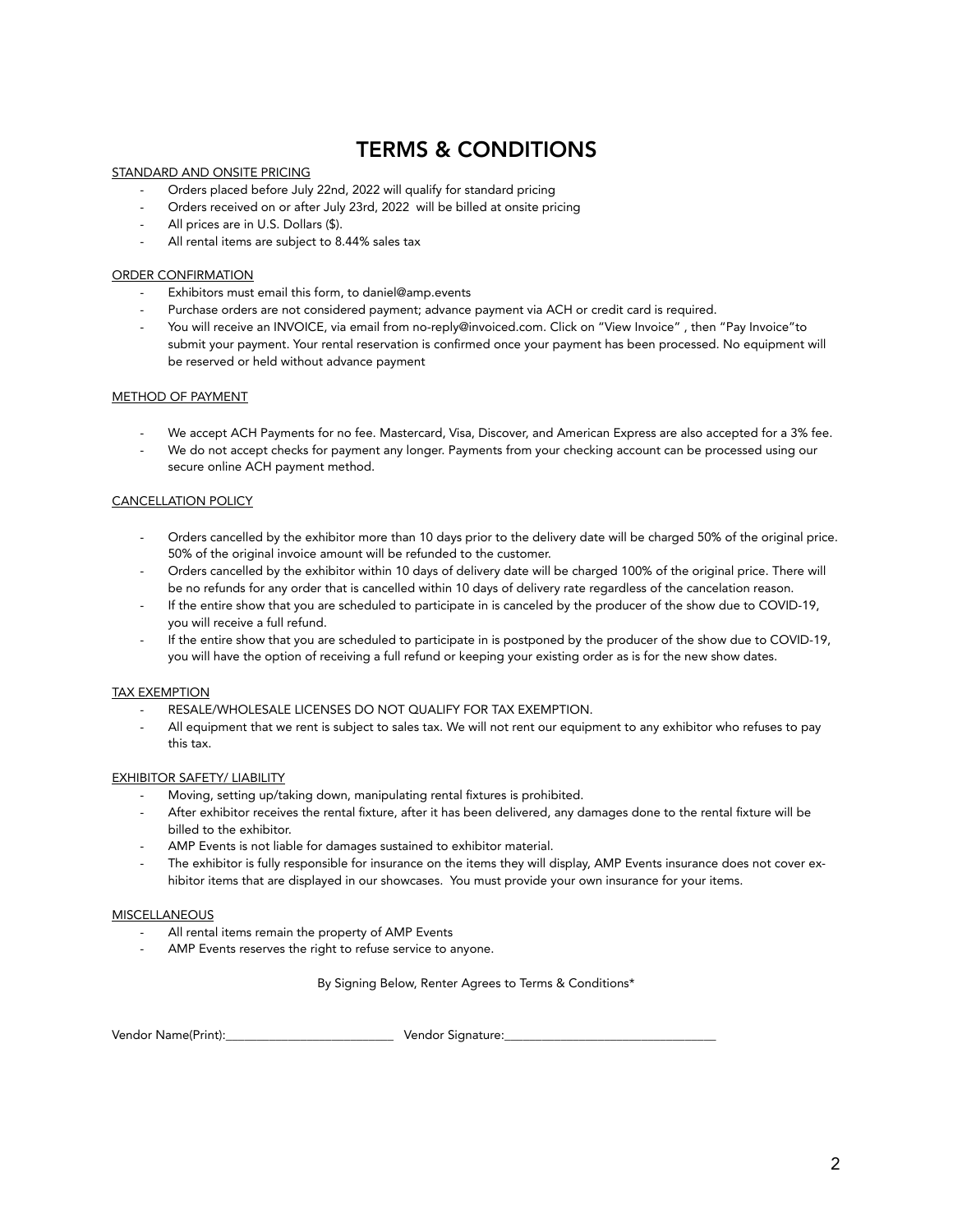|                                                                                                   | Quantity | Standard<br>Order<br><b>Price</b> | Onsite<br>Order<br><b>Price</b> | <b>Total</b> |
|---------------------------------------------------------------------------------------------------|----------|-----------------------------------|---------------------------------|--------------|
| <b>Full Vision</b><br>18"D x 70"W x 37"H<br>Two Glass Shelves,<br>Fluorescent Lighting            |          | \$275                             | \$325                           | \$           |
| <b>Tower Case</b><br>24"D x 24"W x 75"H<br>Three Glass Shelves, 3<br>LED Lights in top of<br>case |          | \$275                             | \$325                           | \$           |
| 4' LED Case<br>18"D x 48"W x 72"H<br>Four Glass Shelves,<br>LED Lighting in top of<br>case        |          | \$325                             | \$375                           | \$           |
| - Add LED Strip lights<br>to shelves: Add<br>\$100.00                                             |          | \$100                             | \$100                           | \$           |

Color of case may vary. Terms and conditions apply\*

Page 3 Total \$\_\_\_\_\_\_\_\_\_\_\_\_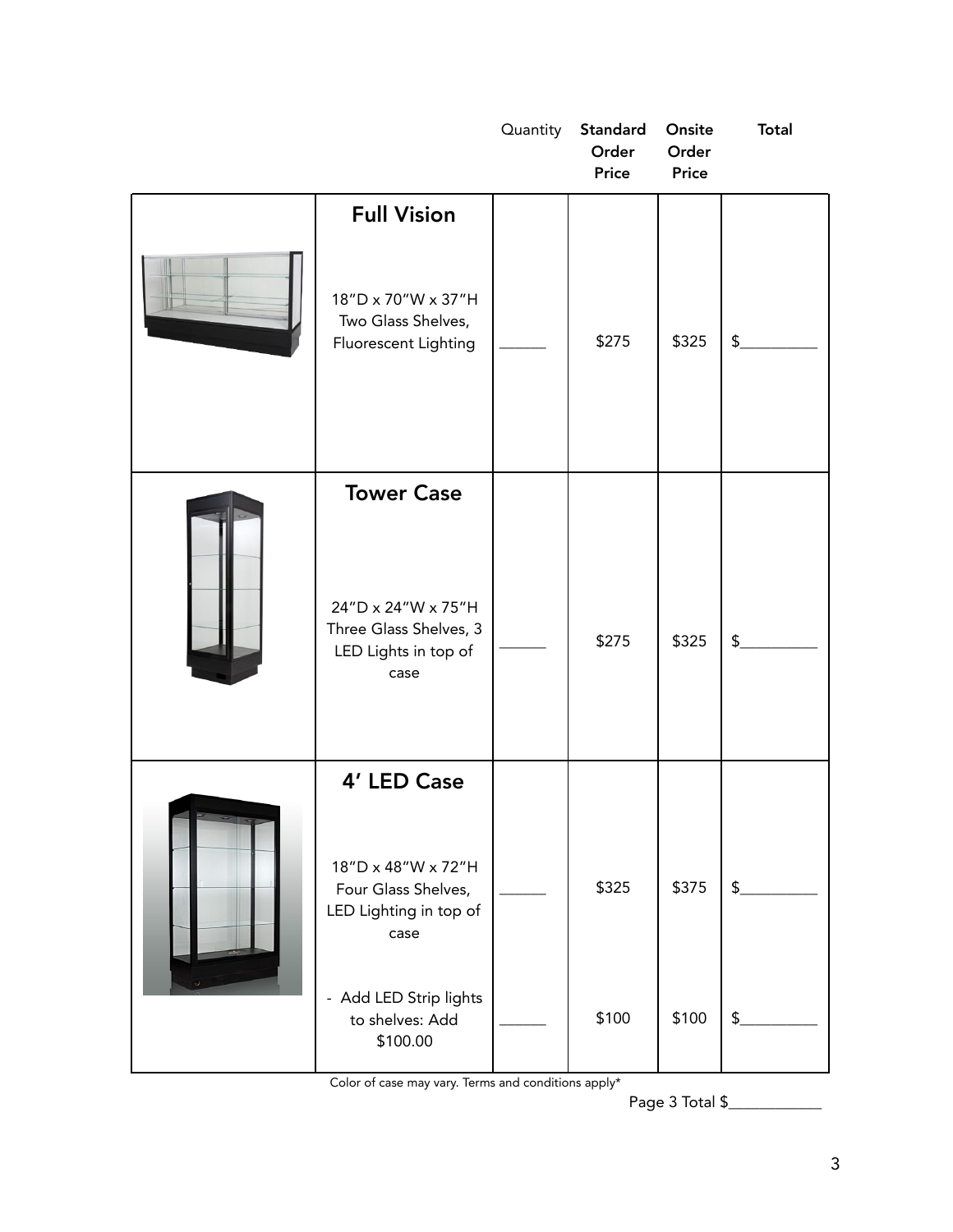|                                                                                                                                                                                                                                     |          | Standard       | Onsite         |               |
|-------------------------------------------------------------------------------------------------------------------------------------------------------------------------------------------------------------------------------------|----------|----------------|----------------|---------------|
|                                                                                                                                                                                                                                     |          | Order          | Order          |               |
|                                                                                                                                                                                                                                     | Quantity | Price          | Price          | Total         |
| <b>Elite See-</b><br><b>Through Case</b><br>18"D x 72"W x 75"H<br>Eight 14" Shelves<br>Includes LED top lights,<br>8 LED Shelf lights and<br>and mini adjustable side<br>lighting - VERY BRIGHT<br>LIGHTS!<br><b>LIMITED SUPPLY</b> |          | \$500          | \$600          | \$            |
| <b>Wall Case</b><br>18"D x 72"W x 75"H<br>Eight 14" Shelves, LED<br>Lighting<br>- Add LED Strip lights to<br>shelves: Add \$100.00                                                                                                  |          | \$350<br>\$100 | \$425<br>\$100 | \$<br>\$      |
| See-Through<br>Case<br>20"D x 72"W x 75"H<br>Eight 14" Shelves, LED<br>Top Lighting                                                                                                                                                 |          | \$350          | \$425          | $\frac{2}{2}$ |
| - Add LED Strip lights to<br>shelves: Add \$100.00                                                                                                                                                                                  |          | \$100          | \$100          | \$            |

\*Color of case may vary. Terms and conditions apply

Page 4 Total \$\_\_\_\_\_\_\_\_\_\_\_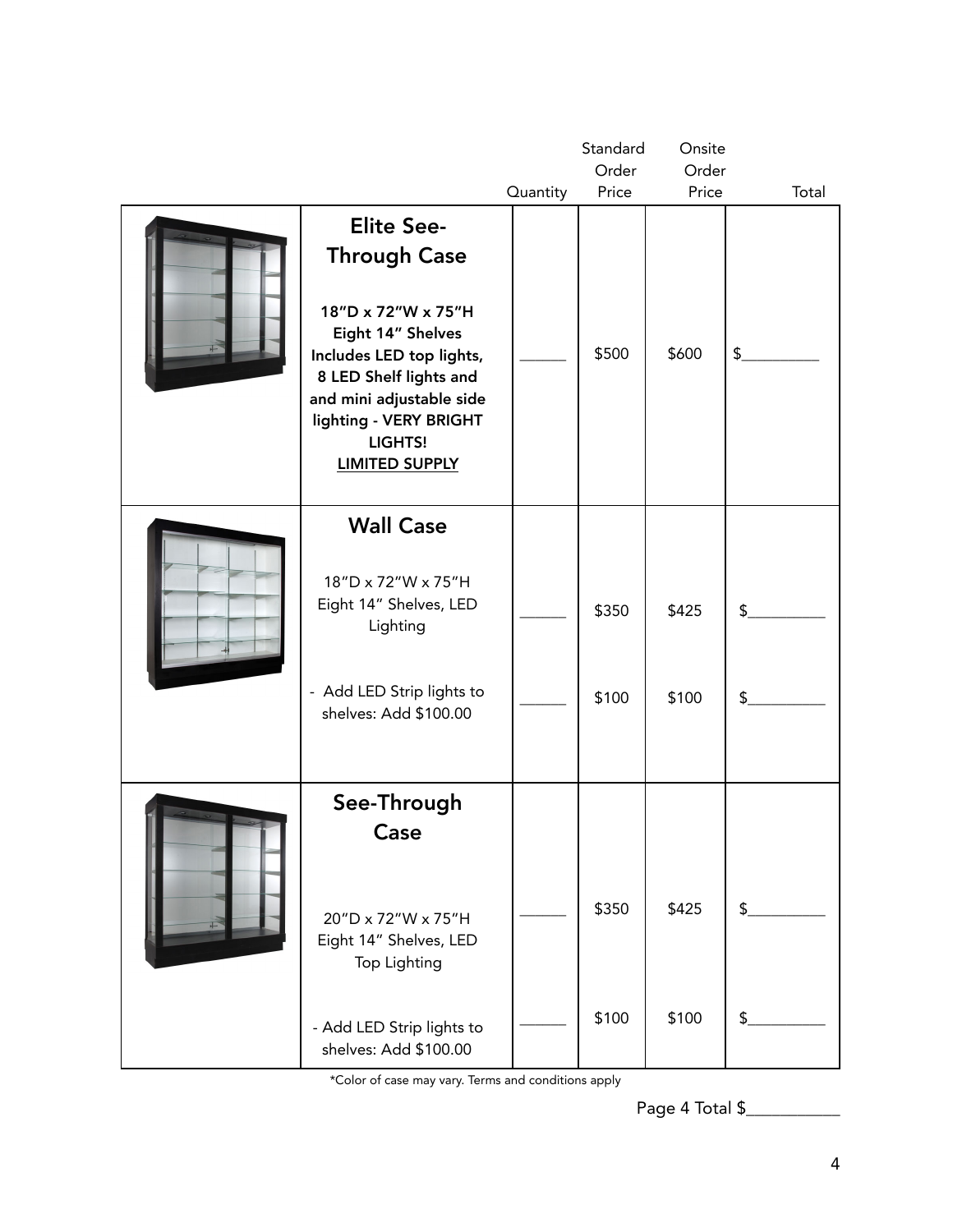**AMP** Events daniel@amp.events 212-518-6912 office www.amp.events

# **DISPLAY CASE LAYOUT DIAGRAM**

PLEASE SKETCH PLACEMENT OF DISPLAY CASE(S) IN BOOTH

# **FRONT OF BOOTH**

SPECIAL